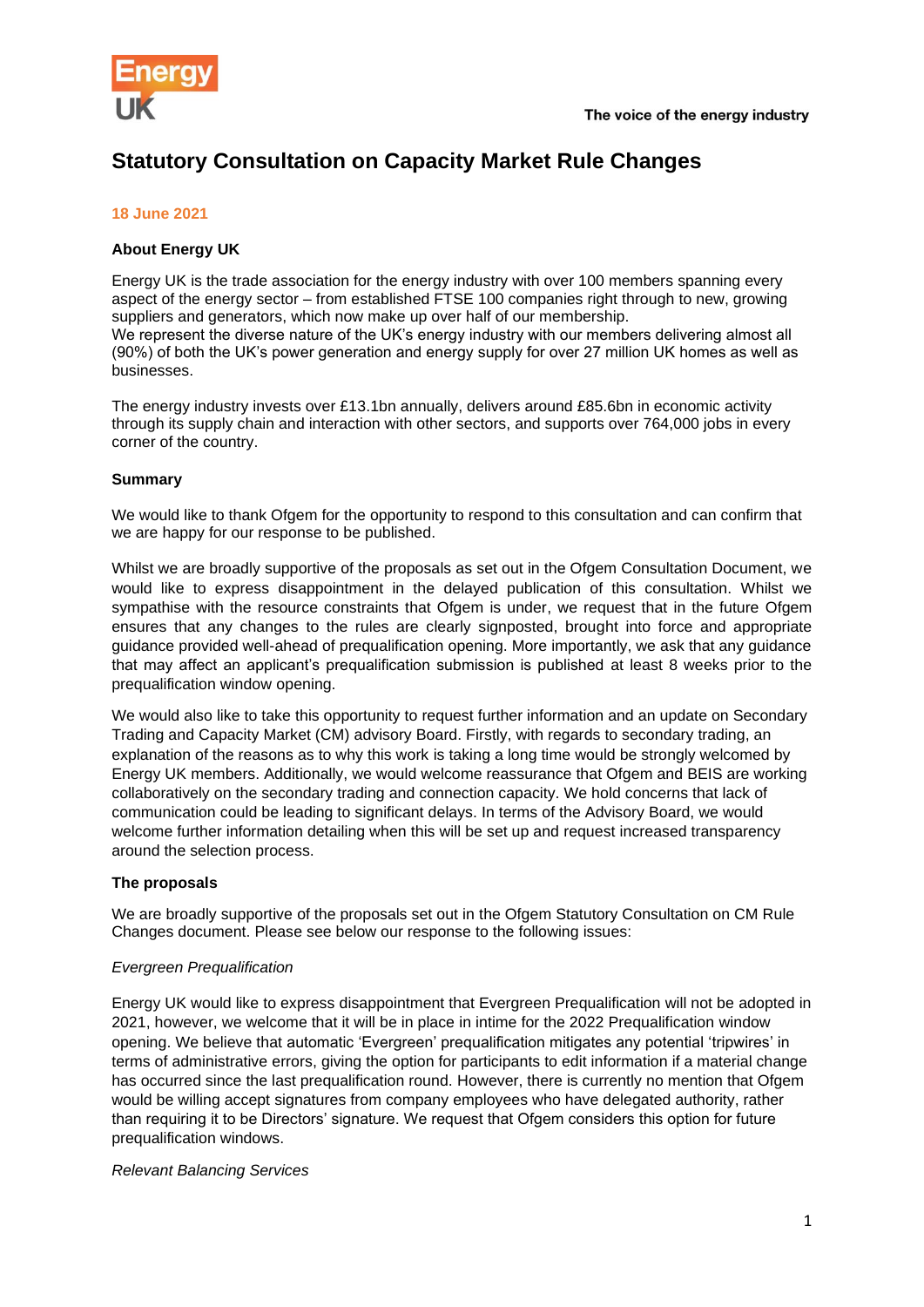

#### The voice of the energy industry

We welcome that Dynamic Containment (DC) will be included as a Relevant Balancing Service (RBS) and we also support the wider changes to RBS. However, in the context of the 10-year review, there is potentially further work that needs to be done to adequately calculate the value on the system of storage assets operating in response services in a stress event. This is particularly important given that DC is to be procured in Electricity Forward Agreement (EFA) Blocks rather than per day, and eventually Dynamic Regulation (DR) and Dynamic Moderation (DM) will be done per settlement period. This could potentially put some units in a difficult situation where there is a stress event that straddles multiple blocks, for which they're only partially contracted. Whilst we cannot offer any definitive solutions at present, we feel this is an issue that Ofgem and BEIS should take into account when considering any redesigns of the market.

# *Relevant Planning Consents*

We support the changes to the relevant planning consents; we believe this to be a sensible approach that will reduce burden on participants. We especially welcome that Ofgem has ensured the process is easier for applicants that are not legal owner of assets, however, we believe that there are some discrepancies in the drafting which we would welcome further engagement with Ofgem on in order to feed back.

Further relating to Question 5 in the consultation document, we would like to emphasise that although the flexibility to redistribute Capacity is important, we believe it is vital that this takes place before auction entry confirmation. Energy UK members hold concerns that if it happens after that point then it could potentially place CM providers in a legally dubious position of knowingly taking unviable units into the auction if they can't make necessary arrangements.

# *Maximum Obligation Period*

We are in favour of the Maximum Obligation period changes as set out by Ofgem, and believe providers should have the ability to set their duration as any length provided, they meet the necessary thresholds. However, we would welcome clarity regarding whether it is possible for the same Capacity Market Unit (CMU) to obtain multiple multi-year agreements. For example, it is theoretically possible to get a two-year CM agreement followed by a longer term one, if you apportion your Capex a certain way.

# *Electronic Signature Date Format*

One further thing we would like Ofgem to be aware of and consider making clear in the guidance is the date format for electronic signatures. Many Energy UK members will be using *DocuSign* to submit electronic signatures, which by default applies an American date format of mm/dd/yyyy as opposed to the British version of dd/mm/yyyy. The format can however, be changed in the overall settings (not on a document-by-document basis). We are concerned that this could cause some confusion and perceived mistakes could be made if applicants are not aware of this. We note that Exhibit A is very clear that the date format must be dd/mm/yyyy. We feel it is worth Ofgem highlighting this in the guidance with words to the effect of: *"make sure that you have set the date format to dd/mm/yyyy"* to mitigate confusion or potential error.

# **Other Questions:**

Further to the points made above, we would welcome clarification on the following issues:

- We would like to request further information on the modifications being submitted by members but not consulted on. Some Energy UK members are concerned these are simply not being picked up.
- We would welcome further information on the process for improving governance.
- Some Energy UK members would welcome the auctions being moved forward to allow participants four years to deliver a new build plant. Is this something Ofgem is considering?
- We would welcome engagement around the process for ever green pre-qualification. Firstly, it would be useful to understand, for example, if the base case will be based on 2021 pre-